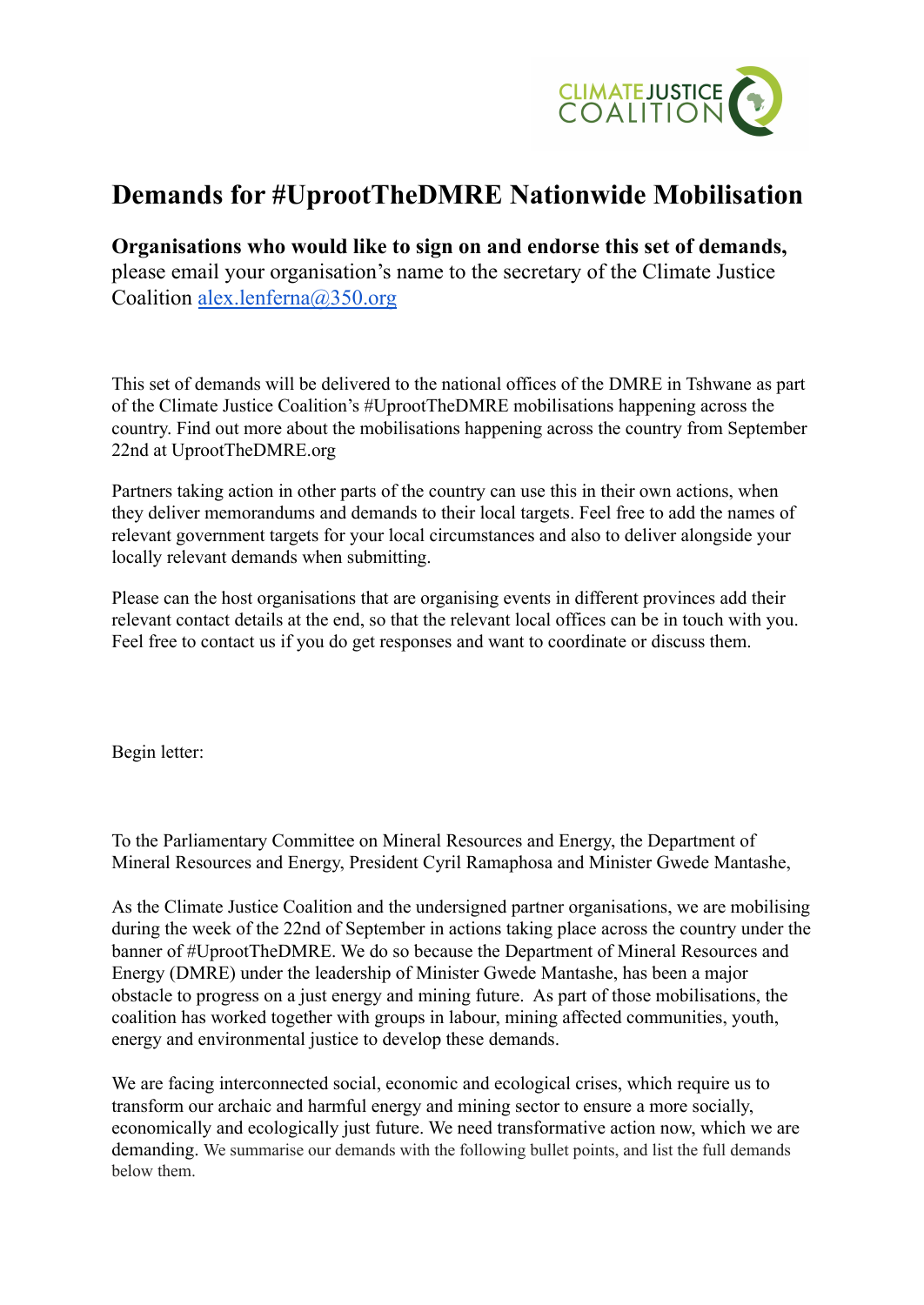

- 1. The leadership and structure of the DMRE must be transformed to fulfil a mandate for an inclusive socially, economically, and ecologically just energy and mining future. Mantashe must step aside to allow new progressive leadership.
- 2. A rapid and just transition to a more socially owned, renewable energy powered economy, providing clean, safe, and affordable energy for all, with no worker and community left behind in the transition
- 3. No to new polluting, corrupt and expensive coal, oil, and gas projects. Officials within the department to be investigated around irregular deals. Reject the corrupt, costly and unnecessary powership program. We demand One Million Climate Jobs instead.
- 4. Communities must have the right to say no to mining projects, that includes free, prior informed consent, the upholding of social labour plans, and the right to sustainable alternative modes of development.
- 5. Minister Mantashe and the DMRE must stop blocking and inhibiting Eskom's transition to renewables. We need a Green New Eskom driving a just transition to a more socially owned, renewable energy future.

# **We demand that the DMRE and related decision makers: Let people decide**

The DMRE must uphold and respect the standard of **free, prior and informed consent** for all communities impacted by mining and energy projects. This must be included in all practices of the government and corporate projects.

There must be strict penalties for any company that is found to transgress free, prior and informed consent procedures. As stated in NEMA chapter 1, "the participation of all interested and affected parties in environmental governance must be promoted, and all people must have the opportunity to develop the understanding, skills and capacity necessary for achieving equitable and effective participation, and participation by vulnerable and disadvantaged persons must be ensured". The DMRE must put in place rigorous and robust monitoring and compliance measures to ensure all exposed communities are afforded this right and strict penalties for any entities who contravene it. Mining rights should not restrict community access to land.

Communities must be given the **right to say no** to all mining and energy-related projects. They must be given the authority to deny these developments if they believe it poses a threat to our health or wellbeing as is enshrined in section 24 of our constitution. This includes the right to a sustainable and just alternative forms of development.

**Corporations must be held accountable** and have their licence to operate revoked for failing to deliver on their social labour plans or for violating other laws and regulations resulting in harm to the wellbeing of their workers, surrounding communities and ecosystems.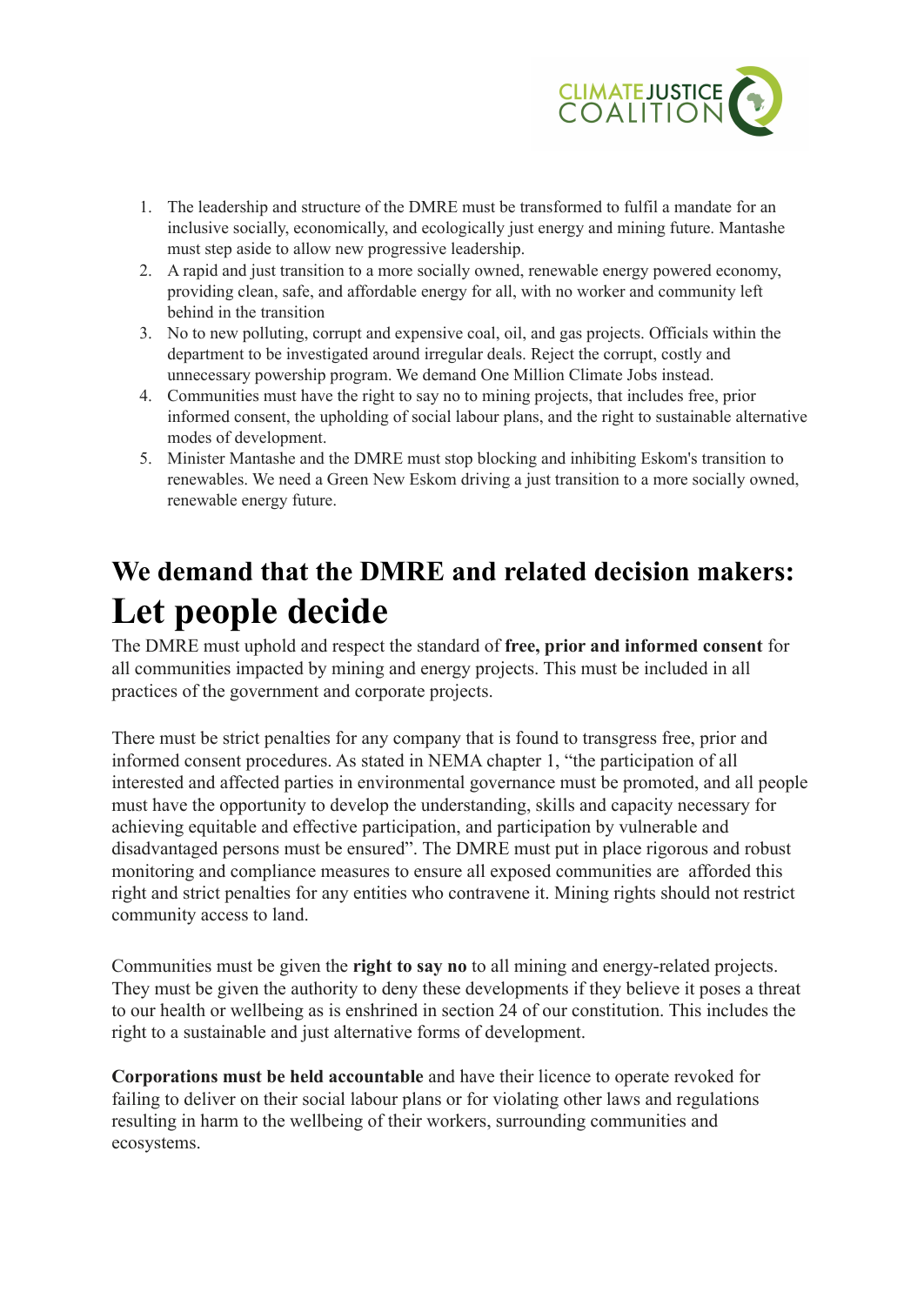

## **Implement an action plan for a just transition**

**The DMRE must urgently, inclusively and transparently develop and implement a just transition plan that includes:**

An immediate **redirection of regressive subsidies for coal, oil, and gas**. Funding must be redirected towards a mass rollout of clean and renewable energy generation to provide affordable access to electricity beginning with low-income households.

The Integrated Resource Plan must be reviewed to **remove constraints on renewable energy, work to phase out all existing fossil fuel generation sources in line with South Africa' fair share of keeping global warming 1.5C, and contain no new fossil fuel generation build.**

Polluting corporations must be made to pay for their damage caused and held accountable for ecological restoration through the implementation of taxes and a vigorous and transparent application of the Financial Provisioning Regulations. Workers must be provided with safe working conditions in ecological restoration projects and in the rehabilitation of mining areas.

Robust just transition policies must be put in place to protect workers and communities who would otherwise be negatively impacted in the transition, so they can be a thriving part of a more socially and ecologically just future.

A mass skills, jobs and training programme to create opportunities for the people of South Africa. It must be guided by the **One Million Climate Jobs campaign** and prioritise youth and women. These jobs must guarantee adequate living wages and financial support must be offered to displaced workers during the transition.

**A Green New Eskom** - in line with the demands of the Green New Eskom campaign, we demand that the DMRE expand Eskom's mandate to allow it to rapidly build out renewable energy & energy storage. They must not block Eskom's transition.

**A restructuring of the leadership in the DMRE** to provide a platform in which to engage with and meaningfully include youth, mining affected communities, workers, unions, and civil society.

Policies and incentives to **enable socially owned renewable energy** so workers, communities, small-to-medium businesses, and families can own and benefit from clean energy.

Economic development plans must **prioritise public and ecological health and wellbeing as well as gender and racial equity**.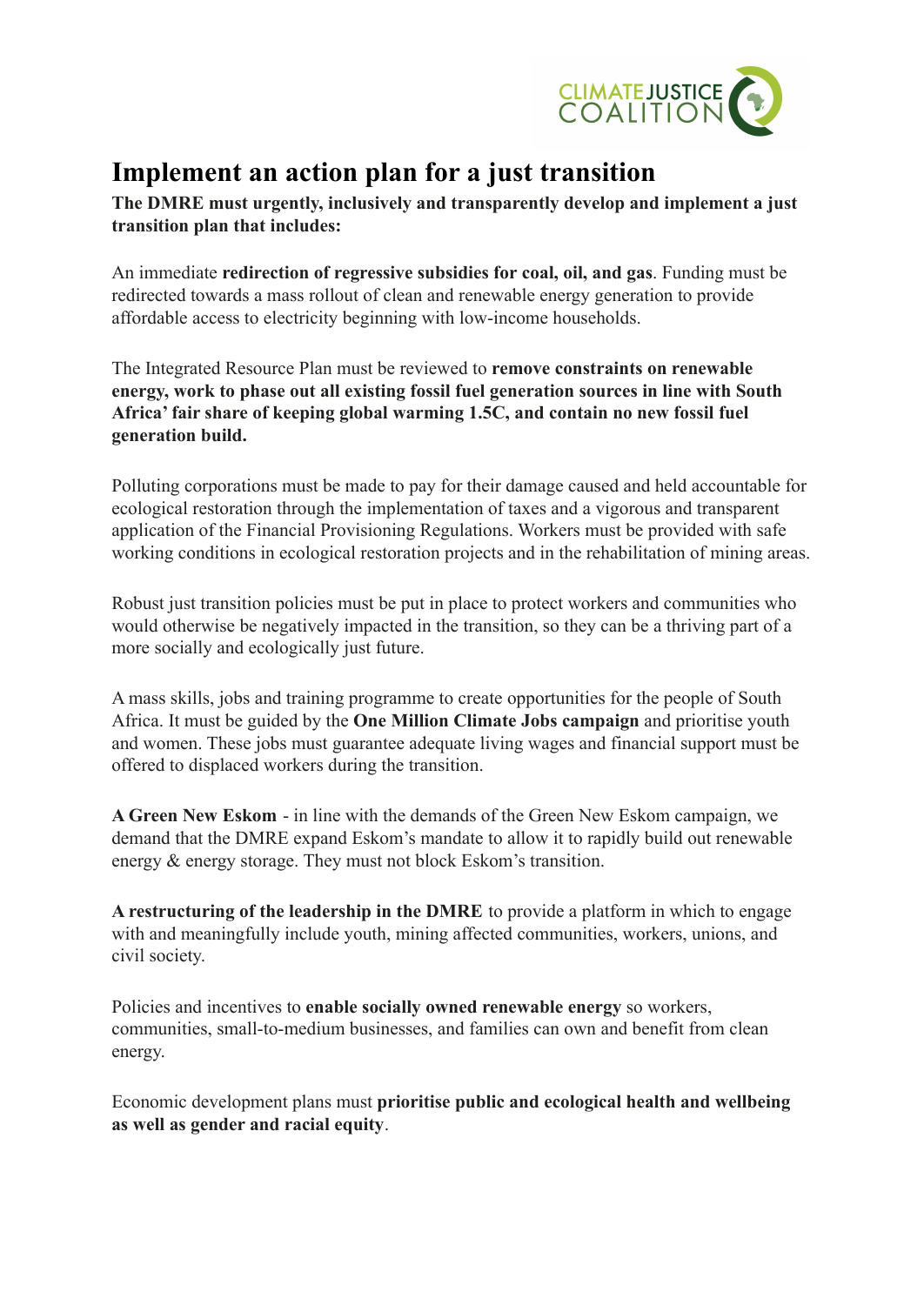

#### **Stop the pollution and destruction**

In line with what science shows is needed to avert the worst of the climate crisis and avoid devastating ecological degradation that harms communities, the DMRE must deny all new onshore and offshore oil, gas and coal exploration, fracking and mining projects.

The DMRE must say no to any new power stations powered by coal or fossil gas. Investments in power generation must be confined to renewable energy sources.

The DMRE must reject the expensive, unnecessary and polluting Powerships program. It must also stop support for Special Economic Zones for fossil fuel-based energy programme with emission intensive activities, such as the Musina-Makhado SEZ.

#### **List of organisations supporting and endorsing:**

African Climate Alliance African Climate Reality Project Alternative Information Development Centre Assembly of the Unemployed Botshabelo Unemployed Movement Climate Justice Coalition Collective Movement Cry of the Xcluded Eastern Cape Environmental Network Extinction Rebellion South Africa Fossil Free South Africa General Industrial Workers Union of South Africa Goldfields Community Forum Green Connection Makause Community Development Forum Marikana Youth Development Organisation Masihlangane Communications Middelburg Environmental Justice Network Mining Affected Communities United in Action MACUA Disake Newcastle Environmental Justice Alliance Palestine Solidarity Aliance People on Purpose Project 90 by 2030 Public Health Association of SA, Climate, Energy and Health, Special Interest Group, Right to Say No South African Green Revolutionary Council South Durban Community Environmental Alliance